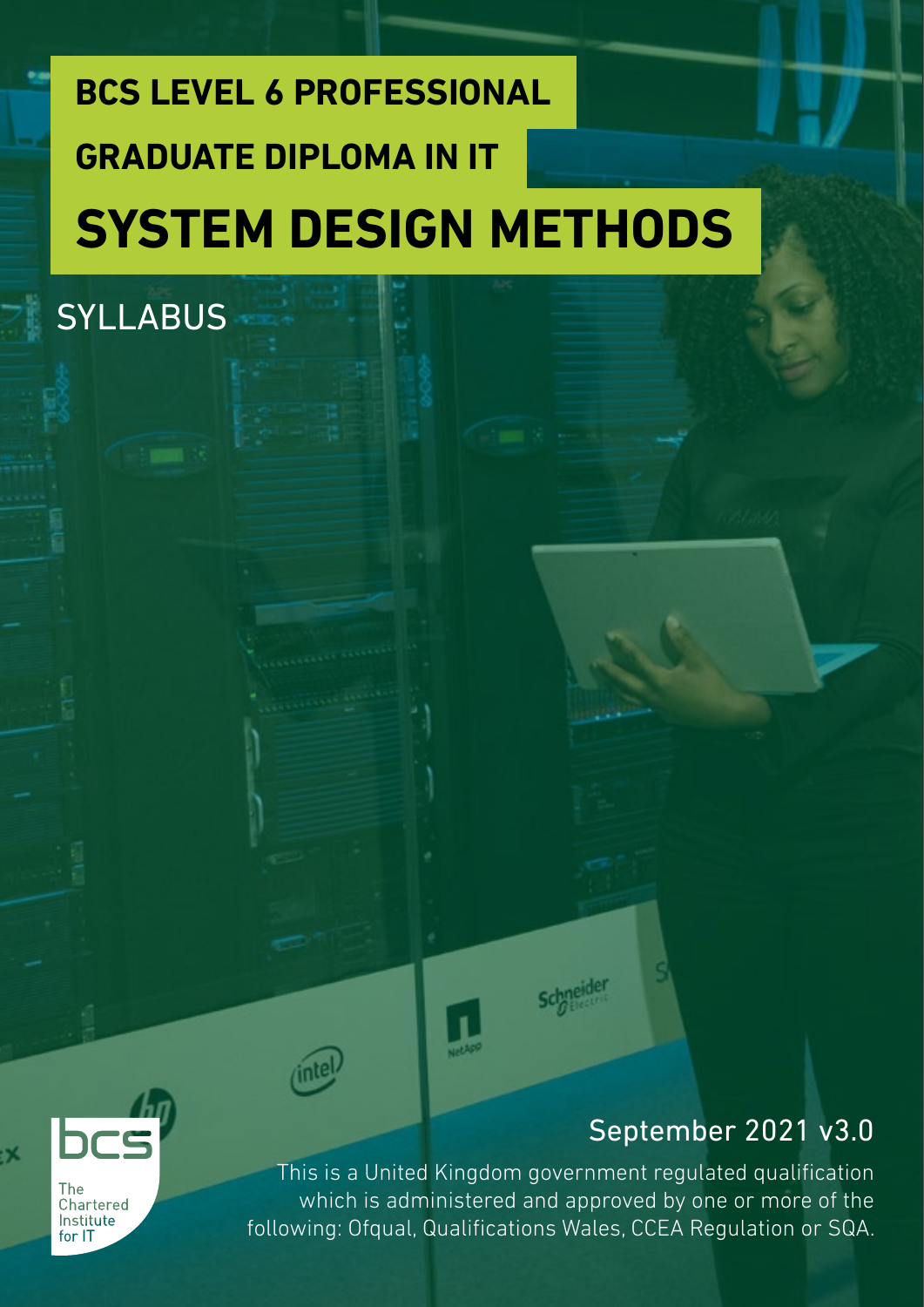# **CONTENTS**

- Introduction 3.
- 4. Qualification Suitability and Overview
- 4. SFIA Levels
- Learning Outcomes 5.
- **6.** Syllabus
- 11. Examination Format
- Question Weighting 11.
- Recommended Reading 12.
- Using BCS Books 13.
- Document Change History 13.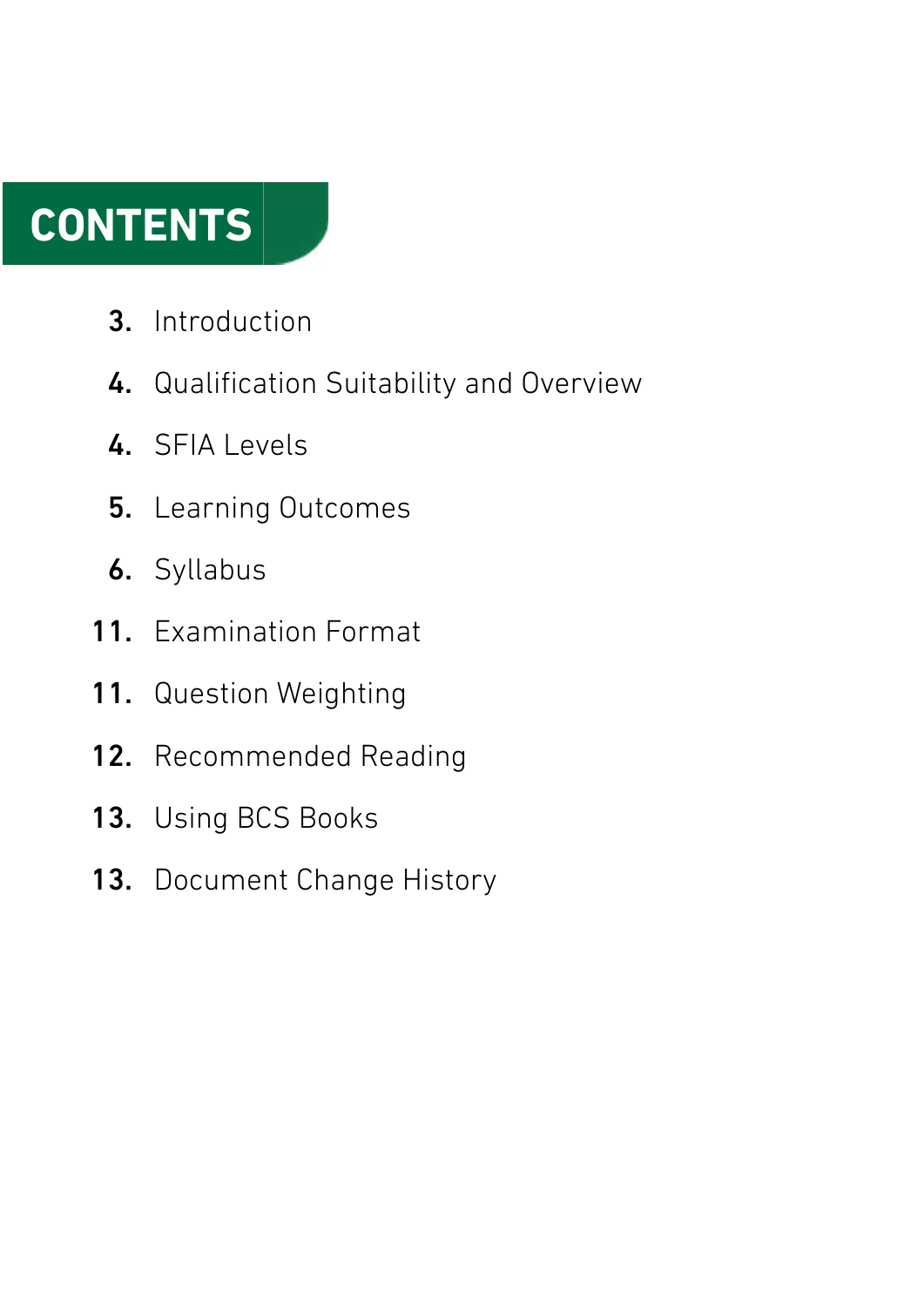

# **Introduction**

The final stage within the BCS three-stage Higher Education Qualification programme, the Level 6 Professional Graduate Diploma (PGD) enables candidates who have already achieved the Level 5 Diploma in IT to gain depth of knowledge and expertise in their field.

Our modules have been created in-line with the SFIAPlus framework and latest developments in the industry, giving you a competitive edge in the IT job market and showing your dedication to the industry. You will have the opportunity to learn about topics such as advanced database management, network information systems, web engineering and programming paradigms, as well as to build upon knowledge and skills developed during the Level 5 Diploma.

To successfully achieve the qualification, candidates need to complete:

- · One core module (Professional Project in IT)
- Four optional modules

Depending on entrance conditions, completing the Level 6 PGD in IT may support entry onto a Master's degree course at selected global universities.

## **System Design Methods optional module**

The System Design Methods module is an optional module that forms part of the Level 6 PGD in IT – the final stage within the BCS three-stage Higher Education Qualification programme.

Candidates will develop their understanding of the framework for building information systems and how these methods vary, ranging from informal guidelines to mathematical approaches, as well as which methods are applicable to which classes of application. This module is designed for candidates to explore methods appropriate for new classes of applications, and is especially relevant to those who are currently monitoring the implementation of a new method in their day-to-day role, or who are creating one for a specific set of circumstances. The overall aim of the module is to develop candidates' understanding of system design methods, their critical practitioner's knowledge of at least one method, and a general familiarity with several others across a range of application areas.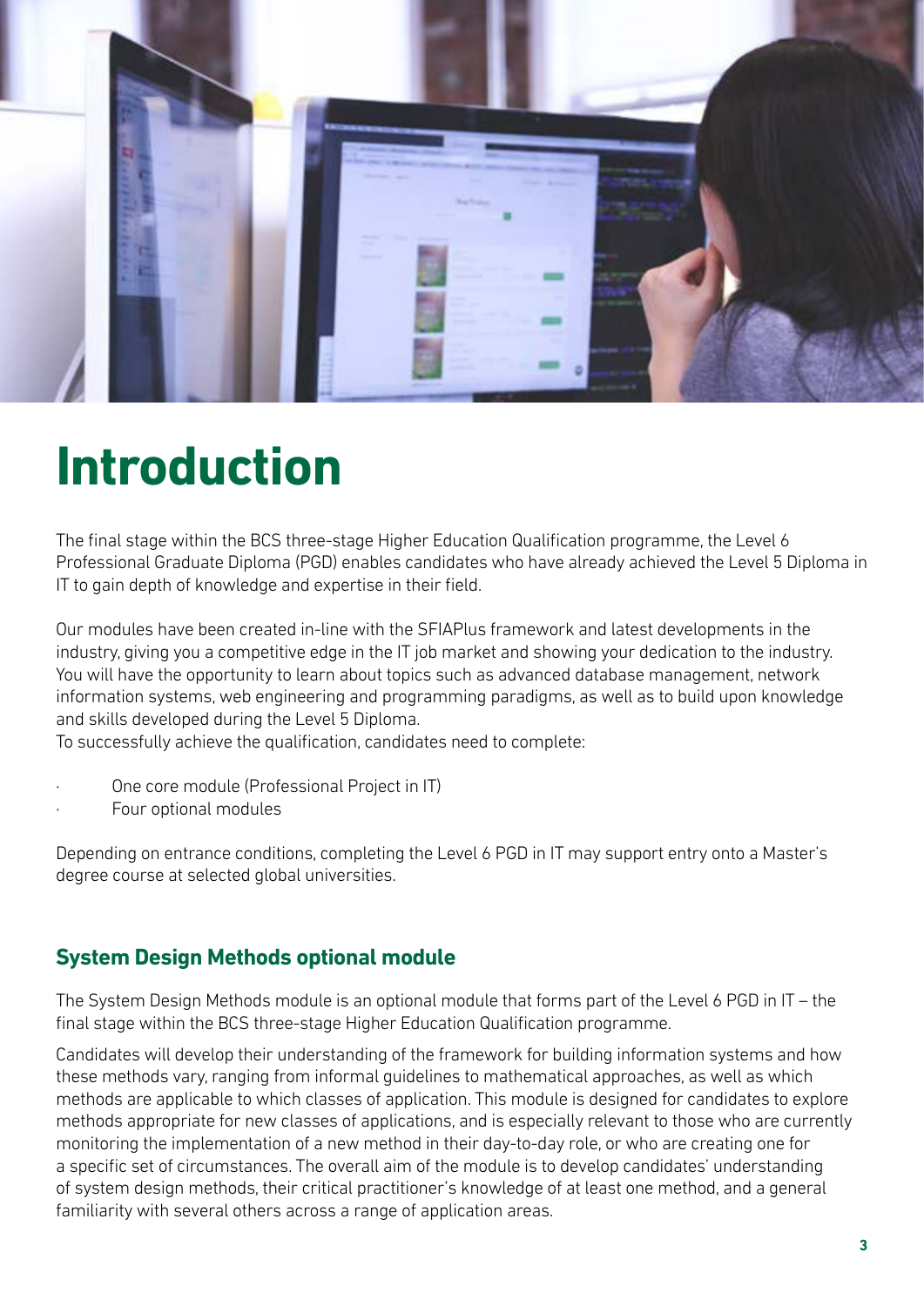# **Qualification Suitability and Overview**

Candidates must have achieved the Diploma in IT or have an appropriate exemption in order to be entered for the Professional Graduate Diploma (PGD). Candidates can study for this PGD by attending a training course provided by a BCS accredited Training Provider or through self-study, although it is strongly recommended that all candidates register with an approved centre. Studying with an approved centre will deliver significant benefits.

Candidates are required to become a member of BCS, The Chartered Institute for IT, to sit and be awarded the qualifications. Candidates may apply for a four-year student membership that will support them throughout their studies.

The Level 6 PGD is suitable for professionals wishing to gain an advanced formal IT qualification, and this module may be particularly relevant for candidates who are interested in career opportunities such as engineering consulting or project management, as well as systems design.

| <b>Total Qualification Time</b> | <b>Guided Learning Hours</b> | <b>Assessment Time</b> |
|---------------------------------|------------------------------|------------------------|
| (Certificate)                   | (Module)                     | (Exam)                 |
| $1414$ hours                    | 250 hours                    | <b>Three hours</b>     |

# **SFIA Levels**

This award provides candidates with the level of knowledge highlighted within the table, enabling candidates to develop the skills to operate successfully at the levels of responsibility indicated.

| <b>Level</b><br>K7 | <b>Levels of Knowledge</b> | <b>Levels of Skill and Responsibility (SFIA)</b><br>Set strategy, inspire and mobilise |
|--------------------|----------------------------|----------------------------------------------------------------------------------------|
| K <sub>6</sub>     | Evaluate                   | Initiate and influence                                                                 |
| K5                 | Synthesise                 | Ensure and advise                                                                      |
| K4                 | Analyse                    | Enable                                                                                 |
| K3                 | <b>Apply</b>               | <b>Apply</b>                                                                           |
| K <sub>2</sub>     | <b>Understand</b>          | <b>Assist</b>                                                                          |
| K <sub>1</sub>     | <b>Remember</b>            | <b>Follow</b>                                                                          |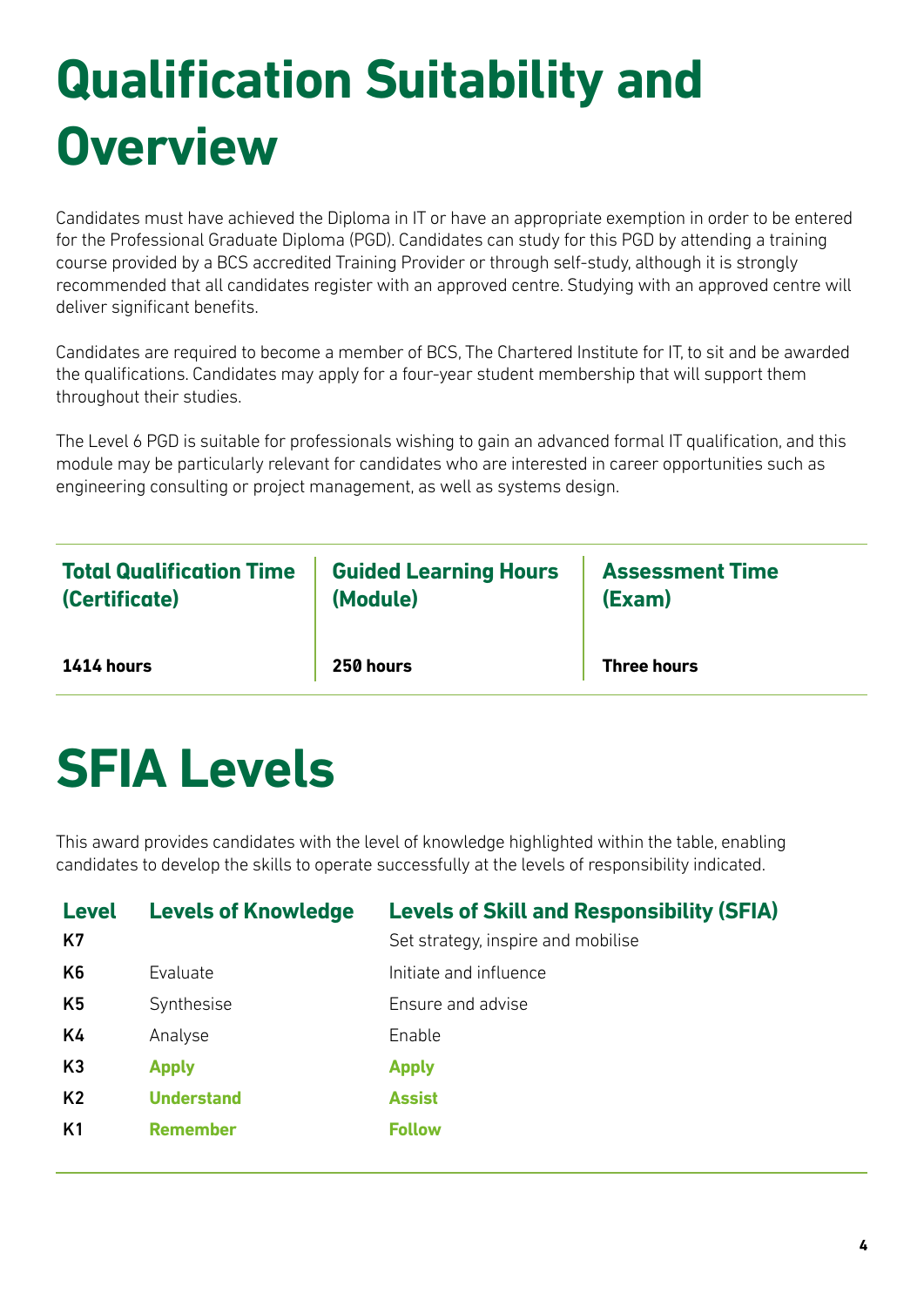## **SFIA Plus**

This syllabus has been linked to the SFIA knowledge skills and behaviours required at Level 6

## **DESN4**

Designs components using appropriate modelling techniques following agreed architectures, design standards, patterns and methodology. Identifies and evaluates alternative design options and trade-offs. Creates multiple design views to address the concerns of the different stakeholders of the architecture and to handle both functional and non-functional requirements. Models, simulates or prototypes the behaviour of proposed systems components to enable approval by stakeholders. Produces detailed design specification to form the basis for construction of systems. Reviews, verifies and improves own designs against specifications.

Further detail around the SFIA Levels can be found at [www.bcs.org/levels.](https://www.bcs.org/media/5165/sfia-levels-knowledge.pdf)

# **Learning Outcomes**

Upon completion of this module, candidates will be able to:

- Identify the weaknesses and limitations of proposed design methods
- Develop expertise in selecting a system design method (or combination of methods) appropriate to a given environment, identifying and considering all relevant factors.
- Assist in planning and managing the introduction of a system design method into an existing development environment.
- Assist in planning and implementing monitoring procedures to evaluate the effectiveness of a method in practice.
- Identify areas in which changes to the method might usefully be introduced.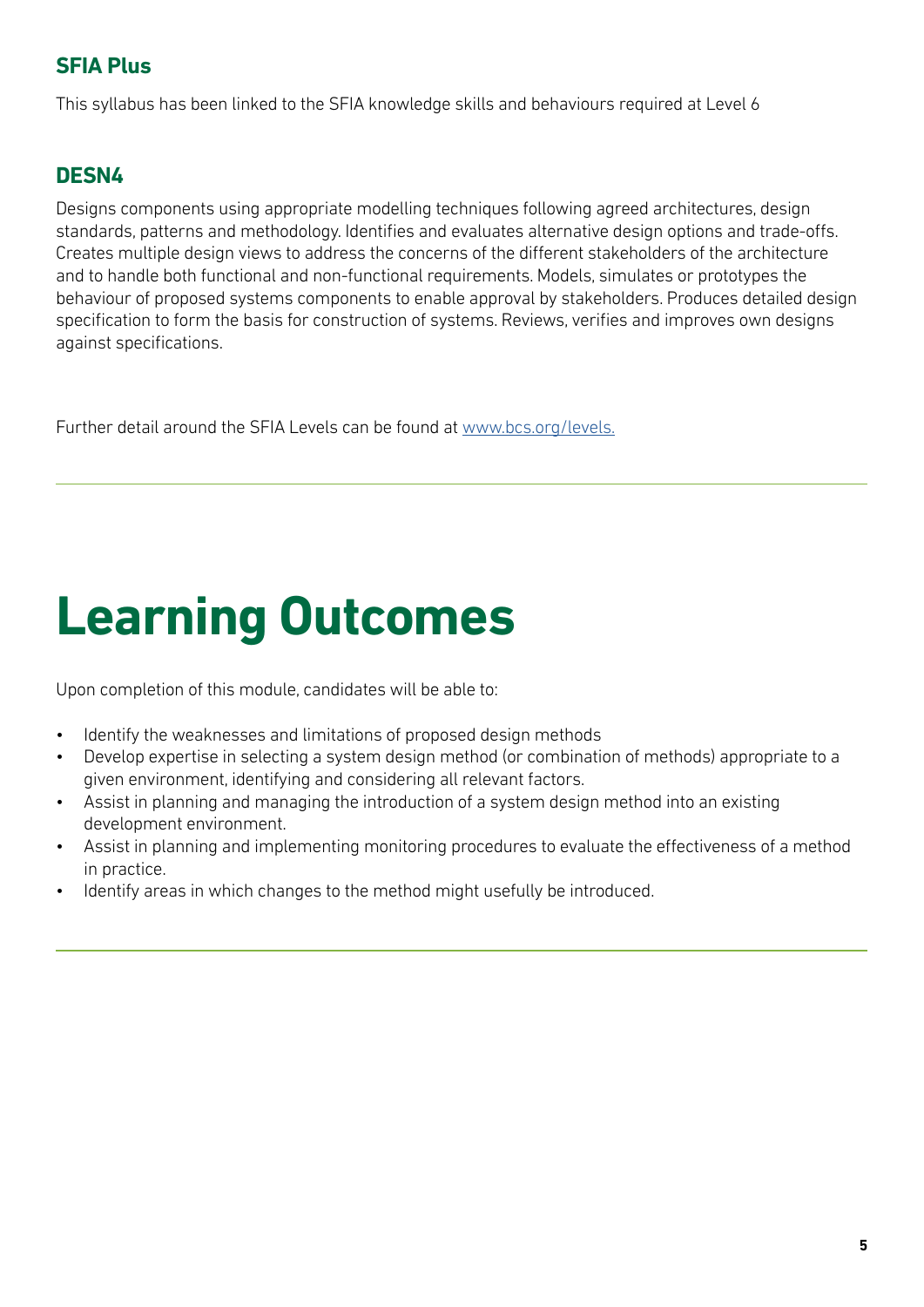# **Syllabus**

# **1. Basic elements of system design**

## **Learners will be able to:**

**1.1** Explain basic system life cycle models.

### **Indicative content**

- a. Waterfall
- b. V-model
- c. Spiral model
- d. Prototyping
- e. Incremental
- f. Reuse-oriented
- g. Relationship between activities and life cycle phases
- h. Deliverables associated with each phase
- i. Relationship between life cycle models and system design methods

### **Guidance**

Candidates will be expected to explain different life cycle models, corresponding life cycle phases and the relationship between life cycle models and system design methods.

**1.2** Explain and demonstrate use of graphical notations and techniques.

#### **Indicative content**

- a. Rich pictures
- b. Data flow diagrams
- c. Entity life history diagrams
- d. Entity relationship diagrams
- e. State transition diagrams
- f. State charts
- g. Enquiry access paths (EAPs)
- h. UML diagrams

#### **Guidance**

Candidates should be able to explain different modelling techniques, their purpose and applications in systems development

**1.3** Explain and demonstrate formal notations.

#### **Indicative content**

#### **Guidance**

a. Notation based on mathematical logic and algebra.

Candidates should have a basic understanding of formal methods.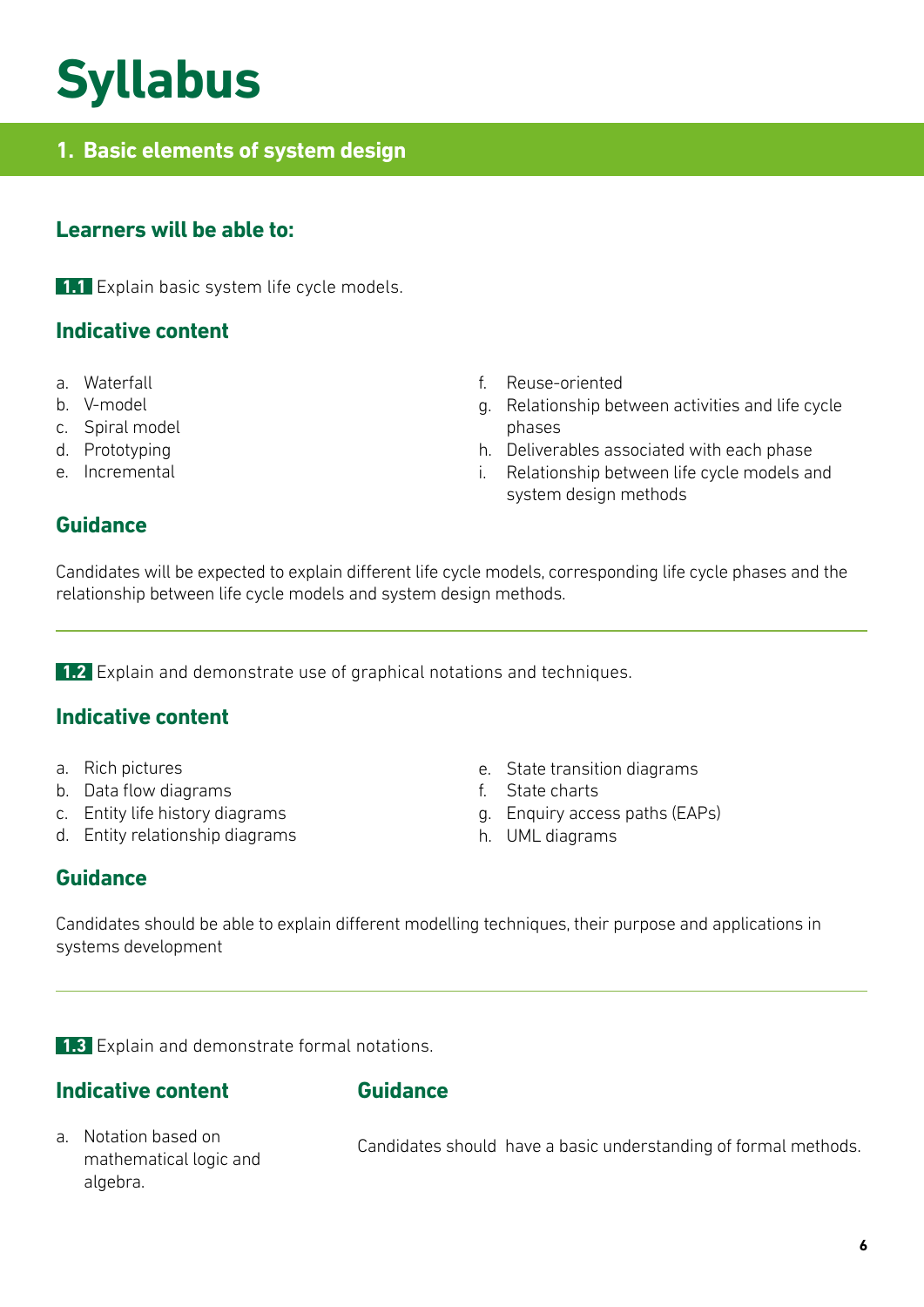**1.4** Explain the techniques for validation and verification.

#### **Indicative content**

#### **Guidance**

verification techniques

- a. Reviews
- b. Inspections
- c. Walkthroughs
- d. Automatic techniques

#### **2. Constructing a method**

## **Learners will be able to:**

**2.1** Explain the idea of virtual machine underlying a design method.

#### **Indicative content**

#### **Guidance**

- a. Simulation of computer systems
- b. Use as a systems design method

Candidates should be able to explain the concept of a virtual machine and how this underlies a systems design method by providing a simulation of a computer system from which a design for an actual computer system can be created.

Candidates are expected to understand various validation and

**2.2** Explain the idea of virtual machine underlying a design method.

#### **Indicative content**

#### **Guidance**

a. E.g.:

i. SSADM method is based on the traditional waterfall model and structured techniques for systems modelling

Candidates should be able to explain the role played by various modelling techniques in modelling different aspects or elements of information systems.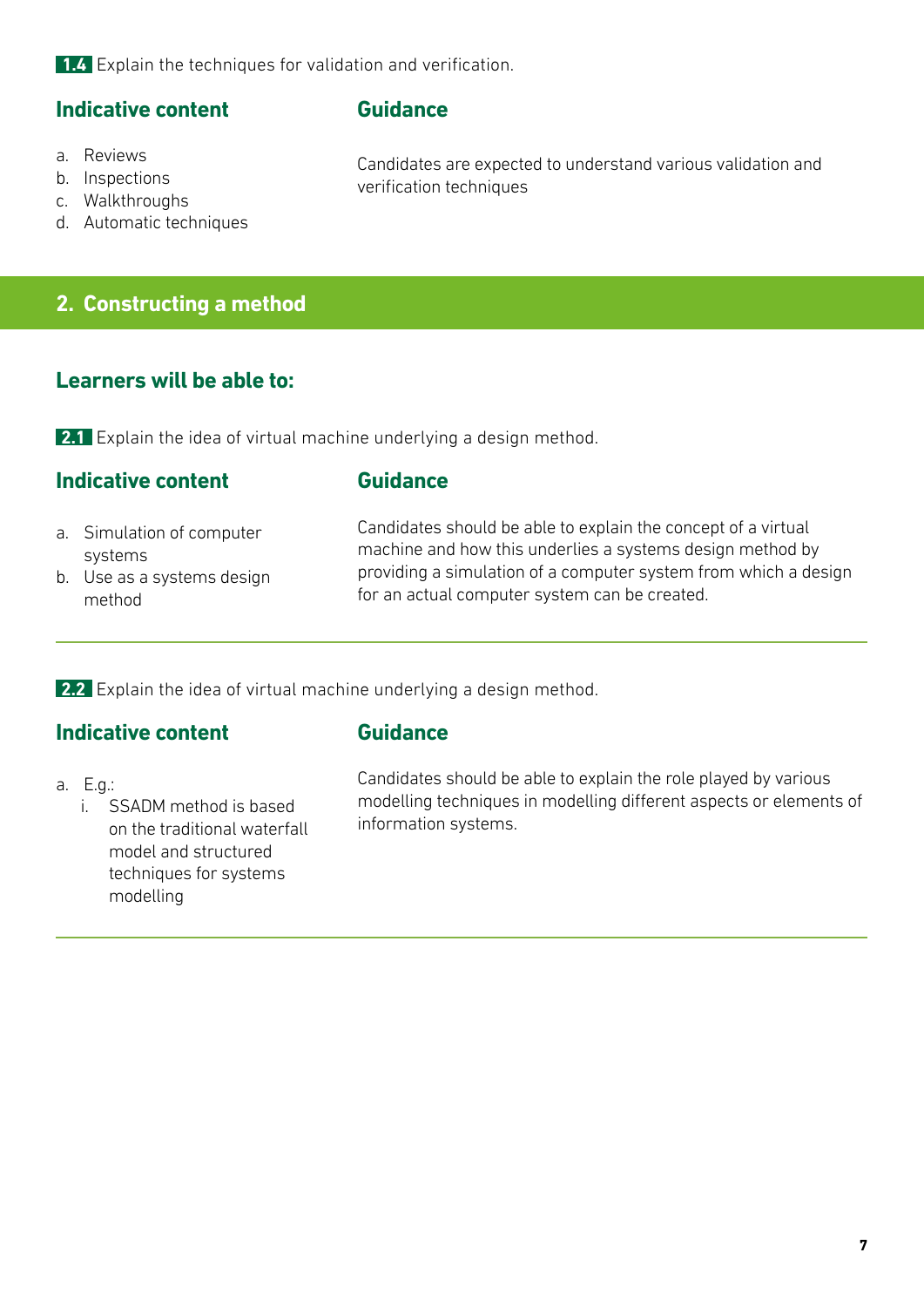**2.3** xplain categories of methods.

## **Indicative content**

- a. Categories of methods, e.g.:
	- i. Structured development (e.g. SSADM)
	- ii. Object-oriented development (e.g. RUP)
	- iii. Agile development
	- iv. RAD development
	- v. Component-based development
	- vi. 'Soft' methods (e.g. SSM)

# **3. Selecting a method**

### **Learners will be able to:**

**3.1** Describe technical factors of matching a method to an application.

### **Indicative content**

#### **Guidance**

- a. Suitability of the method for use with existing software development environment
- b. Life cycle coverage
- c. Interfacing with other methods
- d. Tool support
- e. Comparison frameworks e.g. NIMSAD

Candidates should understand various technical factors suitable for method selection. They should be able to match a method to a given application and project and understand the reasons for comparing methods. They are also expected to understand the importance of comparison frameworks.

**3.2** Explain non-technical factors suitable for selecting a method.

#### **Indicative content**

#### **Guidance**

- a. How widely used is the method
- b. Documentation and training
- c. Availability of staff
- d. How is the method supported
- e. Standardisation
- f. Track record

Candidates should understand various non-technical factors suitable for method selection. They should be able to match a method to a given application and project.

## **Guidance**

Candidates should understand the similarities and differences between different categories of methods and explain corresponding advantages and disadvantages.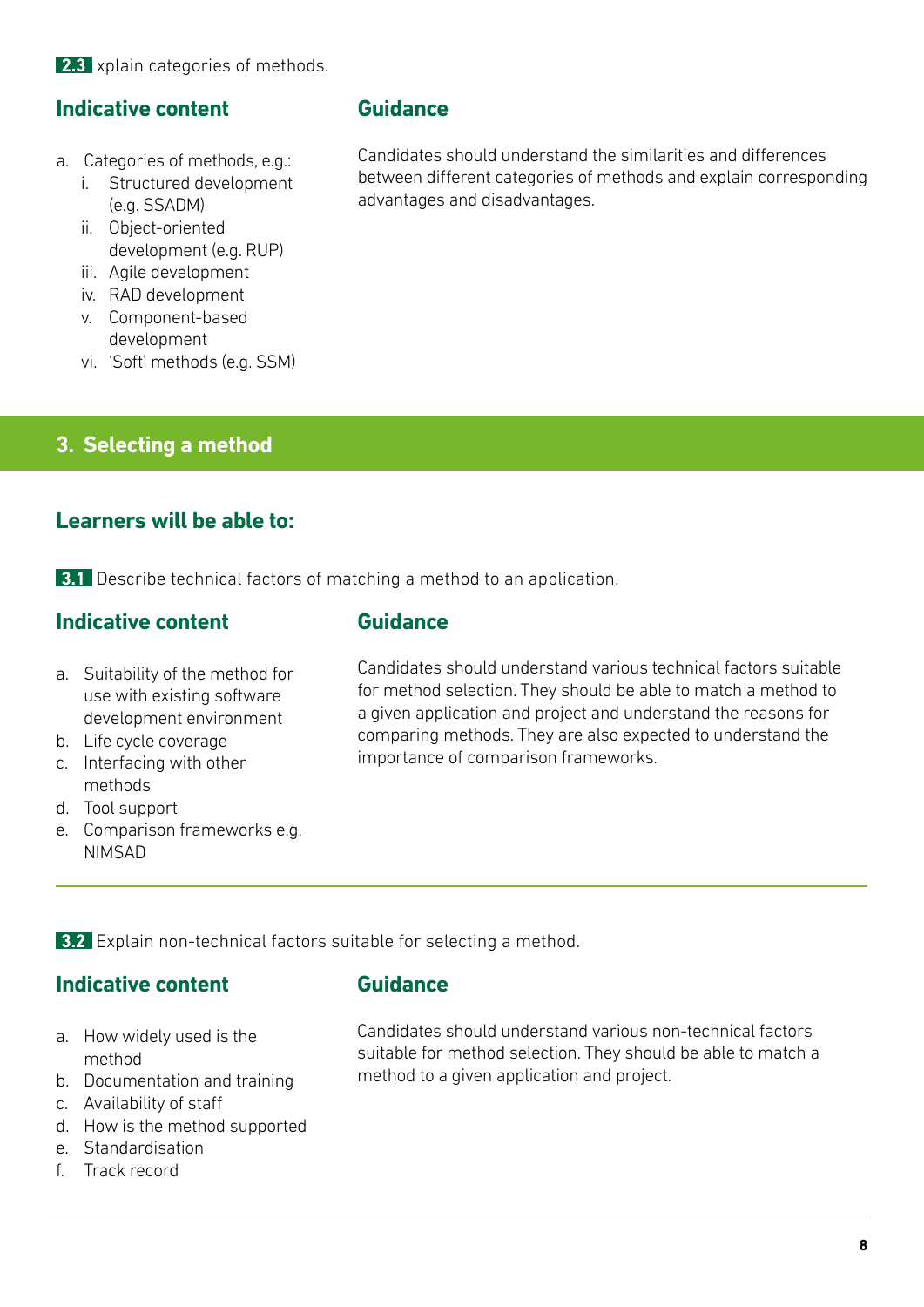### **4. Introducing a method**

#### **Learners will be able to:**

**4.1** Explain how to carry out and evaluate a pilot.

#### **Indicative content**

#### **Guidance**

a. The role of a pilot project when introducing a new method

b. Motivating staff who will be

using the method c. Role of consultants Candidates will be expected to explain how to select a project for the pilot and how to gather data and user feedback for evaluating it.

d. Education and training

**4.2** Explain reverse engineering.

## **Indicative content**

a. Reverse engineering of existing systems to fit in with the new method

#### **Guidance**

Candidates will be expected to explain reverse engineering and related concepts and to explain how existing systems can be reverse engineered to fit in with the new method.

**4.3** Describe potential obstacles.

#### **Indicative content**

a. Discussion of what can go wrong when introducing a new systems design method

#### **Guidance**

Candidates should demonstrate a good understanding of what can go wrong when introducing a new systems design method e.g. increased project time or cost.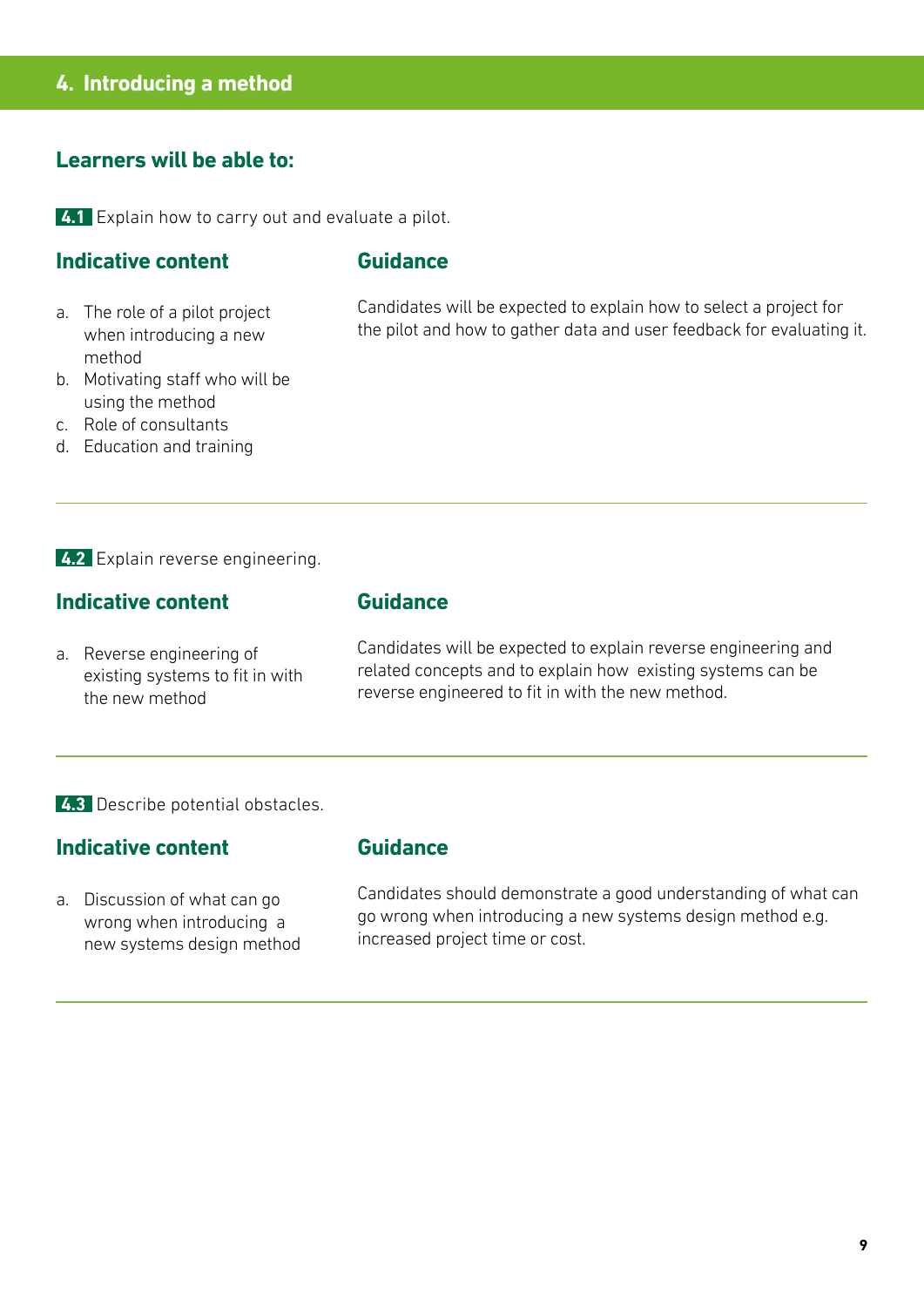## **5. Evaluating and tuning**

#### **Learners will be able to:**

**5.1** Explain the statistical process control.

#### **Indicative content**

#### **Guidance**

a. Statistical process control as applied to the software development process

b. Appropriate software metrics, e.g.:

i. Strengths

ii. Any dangers inherent in their use

Candidates should demonstrate a good understanding of software metrics.

**5.2** Describe the use of metrics in the improvement of software development process.

#### **Indicative content**

a. Metrics that can be used to measure productivity/quality of the software development process, e.g. the time taken to develop a given unit of code

#### **Guidance**

Candidates should demonstrate a good understanding of software metrics suitable for software process improvement.

Describe the relationship between structured and object-oriented methods and software quality **5.3** assurance.

#### **Indicative content**

a. Checking design artefacts produced via systems design methods

## **Guidance**

Candidates should have a sufficient understanding of software quality assurance activities and techniques and be able to 'allocate' them to different stages or phases of a system development method.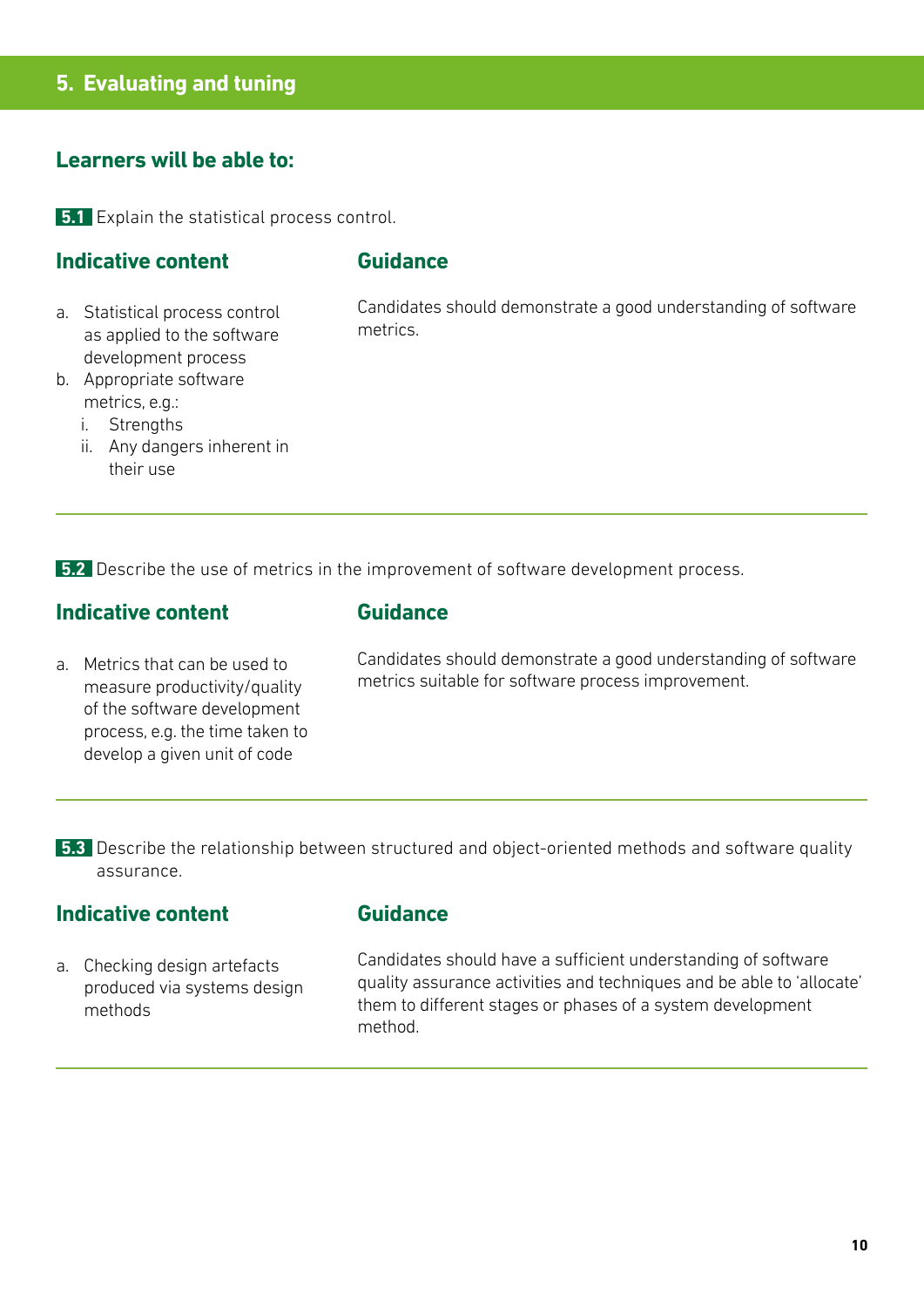**5.4** Explain how to assess the benefits of introducing a new method.

## **Indicative content**

### **Guidance**

- a. Methods for assessing the benefits of introducing a new systems design method, e.g.:
	- i. Time
	- ii. Cost
	- iii. Quality

Candidates should demonstrate a good understanding of measuring the productivity, cost and quality benefits of introducing a new systems design method, such as reduced project timescales and costs, improved quality, and fewer implementation and maintenance problems.

# **Examination Format**

This module is assessed through completion of an invigilated written exam.

|                       | <b>Type</b> Three written questions from a choice of five, each with equal marks |
|-----------------------|----------------------------------------------------------------------------------|
|                       | <b>Duration</b> Three hours                                                      |
| <b>Supervised</b> Yes |                                                                                  |
|                       | <b>Open Book</b> No (no materials can be taken into the examination room)        |
|                       | <b>Passmark</b> 10/25 (40%)                                                      |
|                       | <b>Delivery</b> Paper format only                                                |
|                       |                                                                                  |

Adjustments and/or additional time can be requested in line with the BCS reasonable adjustments policy for candidates with a disability or other special considerations.

# **Question Weighting**

Candidates will choose three questions from a choice of five. All questions are equally weighted and worth 25 marks.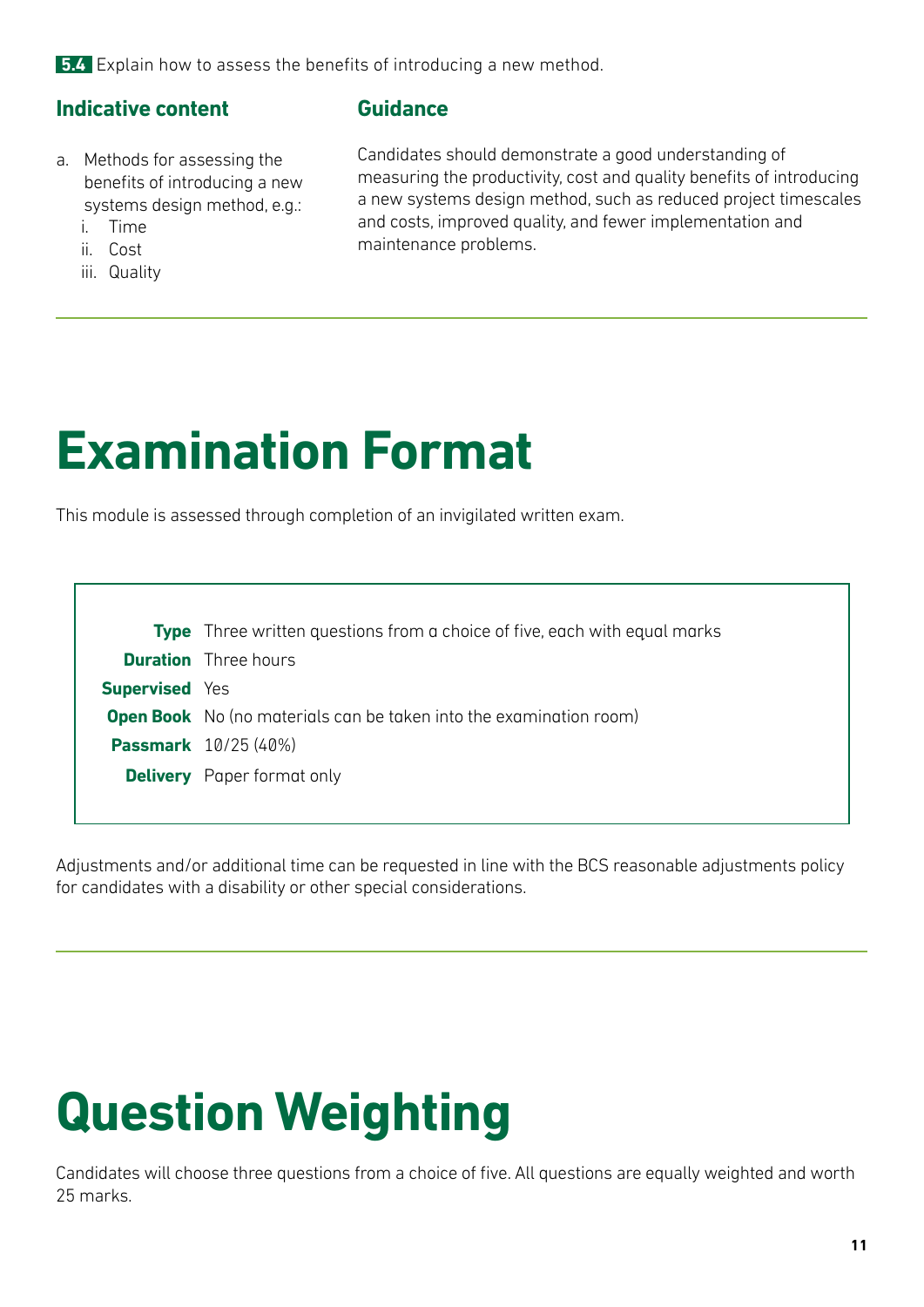# **Recommended Reading**

# **Primary texts**

|                   | <b>Title:</b> Information Systems Development: Methodologies, Techniques &<br>Tools (fourth edition) |
|-------------------|------------------------------------------------------------------------------------------------------|
|                   | <b>Author:</b> D. Avison and G. Fitzgerald                                                           |
|                   | <b>Publisher: McGraw-Hill</b>                                                                        |
| <b>Date: 2006</b> |                                                                                                      |
|                   | <b>ISBN: ISBN: 978-0077114176</b>                                                                    |
|                   |                                                                                                      |
|                   |                                                                                                      |
|                   | <b>Title:</b> Software Engineering (tenth edition)                                                   |
|                   | <b>Author:</b> I. Somerville                                                                         |
|                   | <b>Publisher:</b> Addison Wesley                                                                     |
| <b>Date: 2015</b> |                                                                                                      |

**ISBN:** 978-0133943030

**Title:** Software Engineering: A Practitioner's Approach (seventh edition) **Author:** R. S. Pressman and D. Ince **Publisher:** McGraw Hill **Date:** 2009 **ISBN:** 978-0071267823

**Title:** Managing the Software Process (SEI) (seventh edition) **Author:** W. S. Humphrey **Publisher:** Addison Wesley **Date:** 1989 **ISBN:** 978-0201180954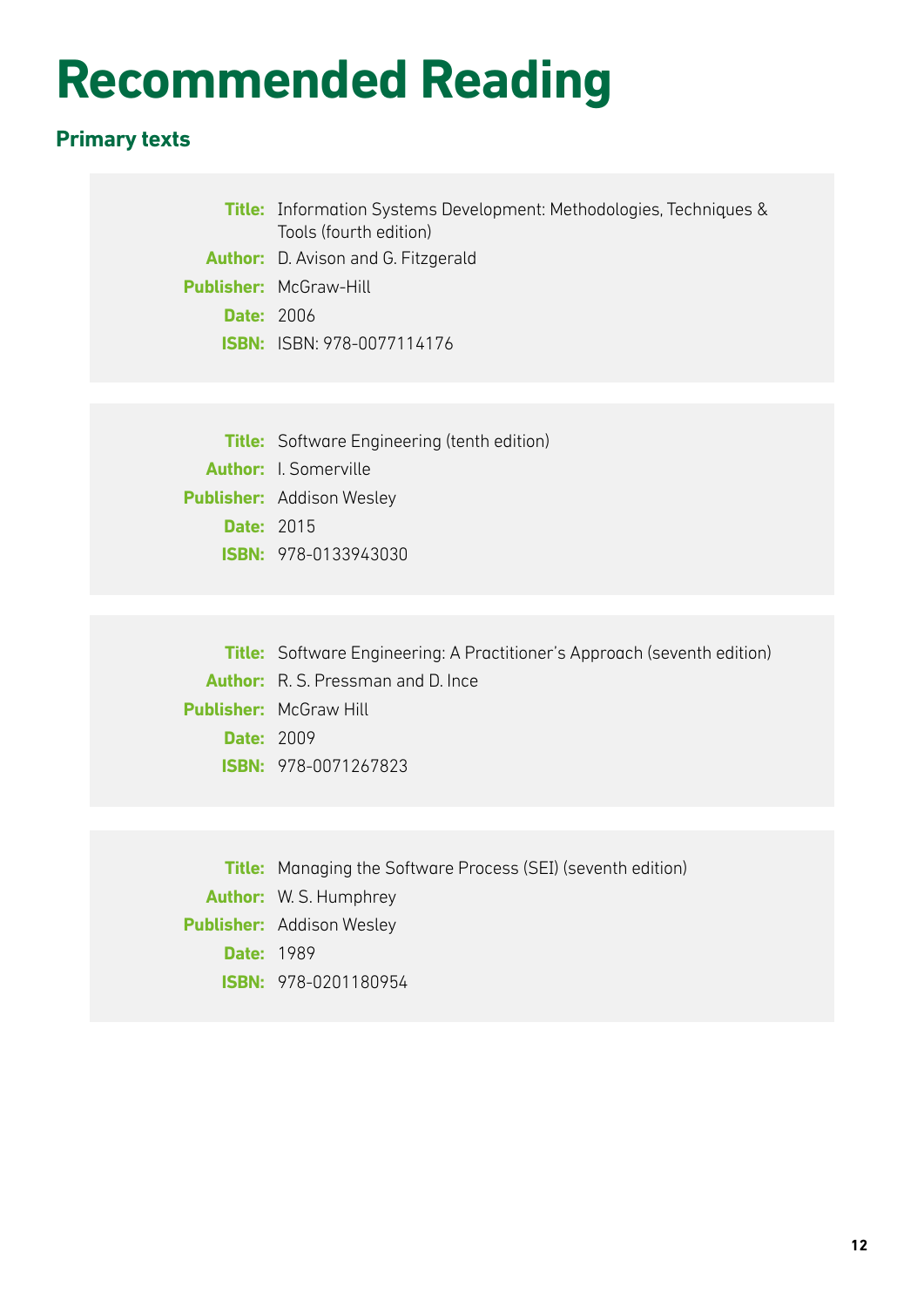### **Additional Texts**

**Title:** Software Design (third edition) **Author:** D. Budgen **Publisher:** Addison-Wesley **Date:** 2003 **ISBN:** 978-201722192

# **Using BCS Books**

Accredited Training Organisations may include excerpts from BCS books in the course materials. If you wish to use excerpts from the books you will need a license from BCS. To request a license, please contact the Head of Publishing at BCS outlining the material you wish to copy and its intended use.

# **Document Change History**

Any changes made to the syllabus shall be clearly documented with a change history log. This shall include the latest version number, date of the amendment and changes made. The purpose is to identify quickly what changes have been made.

#### **Version Number Changes Made**

Version 1.0 July 2021

Document Creation